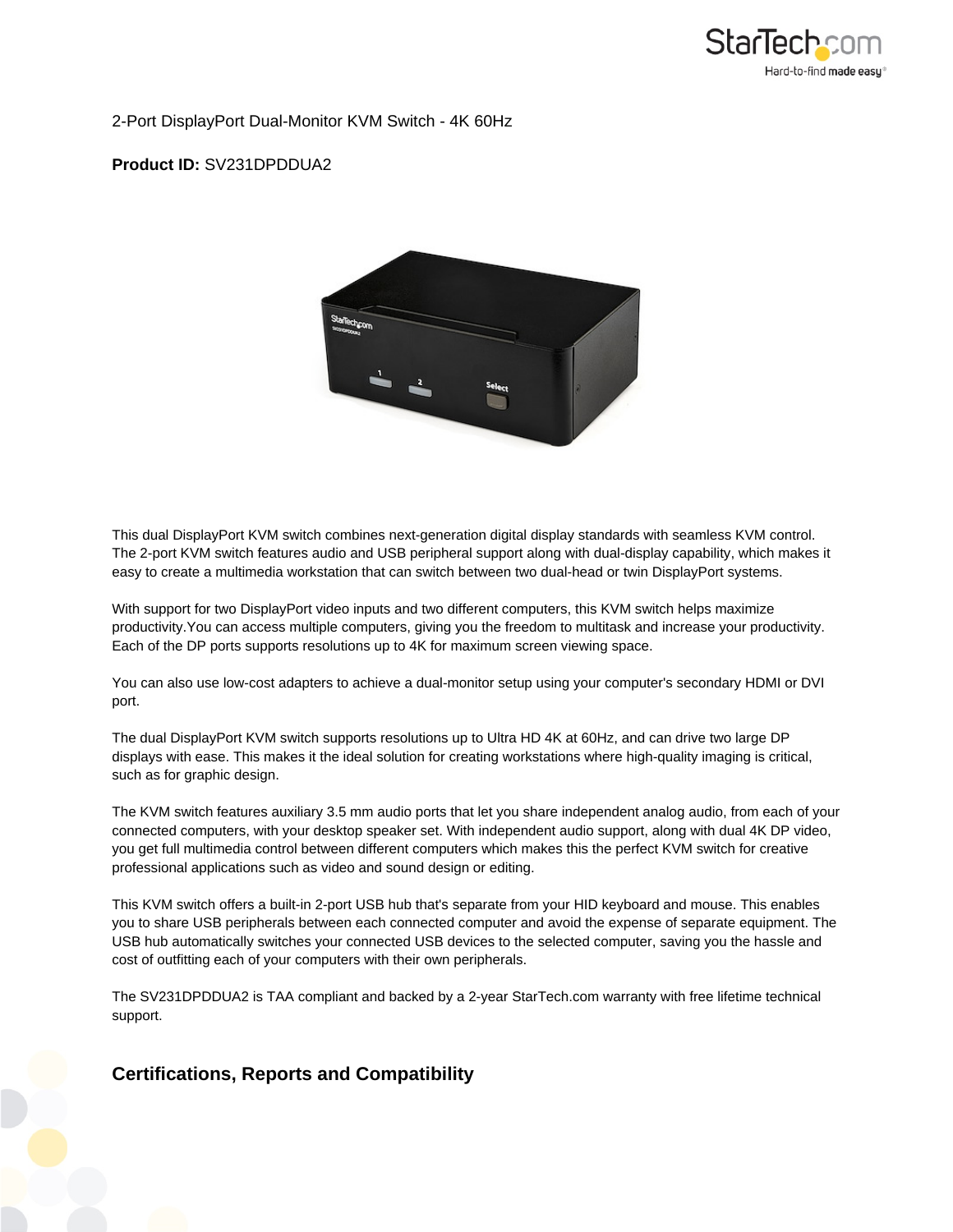

# **Applications**

- Control two computers, each with dual-head video cards, from a single workstation
- Work with multimedia applications such as 4K video and photo editing
- Operate multiple computers in manufacturing lines
- Install in your server room, for multi-computer access
- Perform high-resolution tasks such as graphic design or CAD drawing

## **Features**

- Maximum productivity with dual-display, multi-computer access
- Full multimedia control with separate 3.5 mm auxiliary support
- Astonishing picture quality with support for Ultra HD 4K resolutions at 60Hz
- Share your USB peripheral devices with built-in 2-port USB hub

#### **Hardware**

| <b>Haruware</b> |                                 |                |
|-----------------|---------------------------------|----------------|
|                 | Warranty                        | 2 Years        |
|                 | Audio                           | Yes            |
|                 | <b>KVM Ports</b>                | $\overline{c}$ |
|                 | PC Interface                    | <b>USB</b>     |
|                 | PC Video Type                   | DisplayPort    |
|                 | Number of Monitors<br>Supported | Yes            |
|                 | Rack-Mountable                  | No             |
|                 | Cables Included                 | No             |
|                 | Daisy-Chain                     | No             |
| Performance     |                                 |                |
|                 | On-Screen Display               | No             |
|                 | <b>DVI Support</b>              | No             |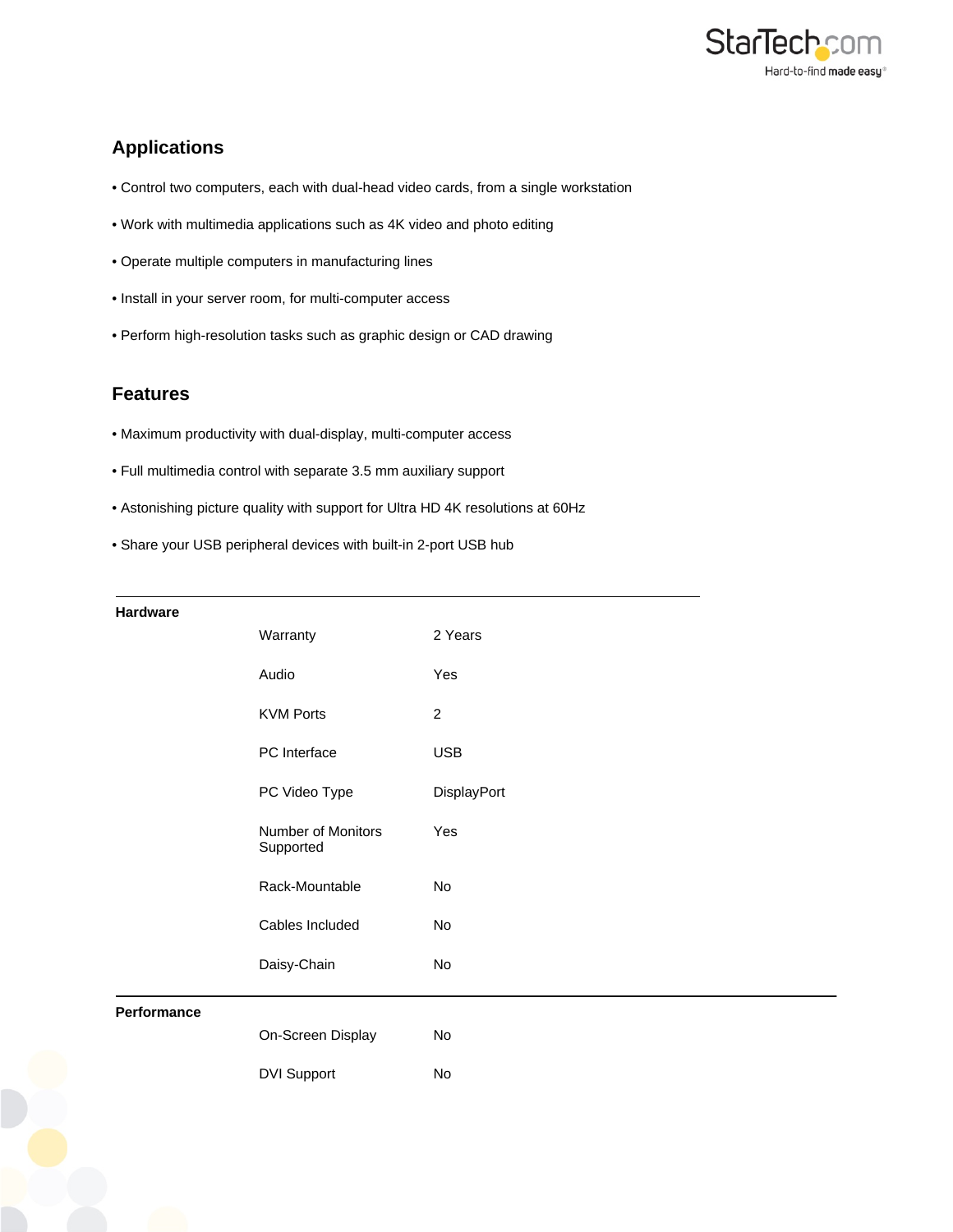

|                   | IP Control                            | No                                |
|-------------------|---------------------------------------|-----------------------------------|
|                   | Hot-Key Selection                     | Yes                               |
|                   | Maximum Digital<br><b>Resolutions</b> | 3840 x 2160 (Ultra HD 4K) @ 60hz  |
|                   | <b>Supported Resolutions</b>          | 1024x768                          |
|                   |                                       | 1280x720 (High-definition 720p)   |
|                   |                                       | 1920x1080 (High-definition 1080p) |
|                   |                                       | 1920x1200                         |
|                   |                                       | 2560x1600                         |
|                   |                                       | 3840 x 2160 (4K)@ 60hz            |
|                   | <b>Aspect Ratio</b>                   | 16:9                              |
|                   | Wide Screen Supported                 | Yes                               |
|                   | Maximum Number of<br>Users            | 1                                 |
|                   | Port Selection Support                | Push Button and Hotkeys           |
|                   | <b>MTBF</b>                           | 138000 hours                      |
|                   |                                       |                                   |
| Connector(s)      | Console Interface(s)                  | DisplayPort (20 pin)              |
|                   |                                       | USB Type-A (4 pin) USB 2.0        |
|                   |                                       |                                   |
|                   |                                       | 3.5 mm Mini-Jack (3 Position)     |
|                   | <b>Host Connectors</b>                | DisplayPort (20 pin)              |
|                   |                                       | USB B (4 pin)                     |
|                   |                                       | 3.5 mm Mini-Jack (3 Position)     |
| <b>Indicators</b> | <b>LED Indicators</b>                 | computer LEDs                     |
| <b>Power</b>      | Power Source                          | AC Adapter Included               |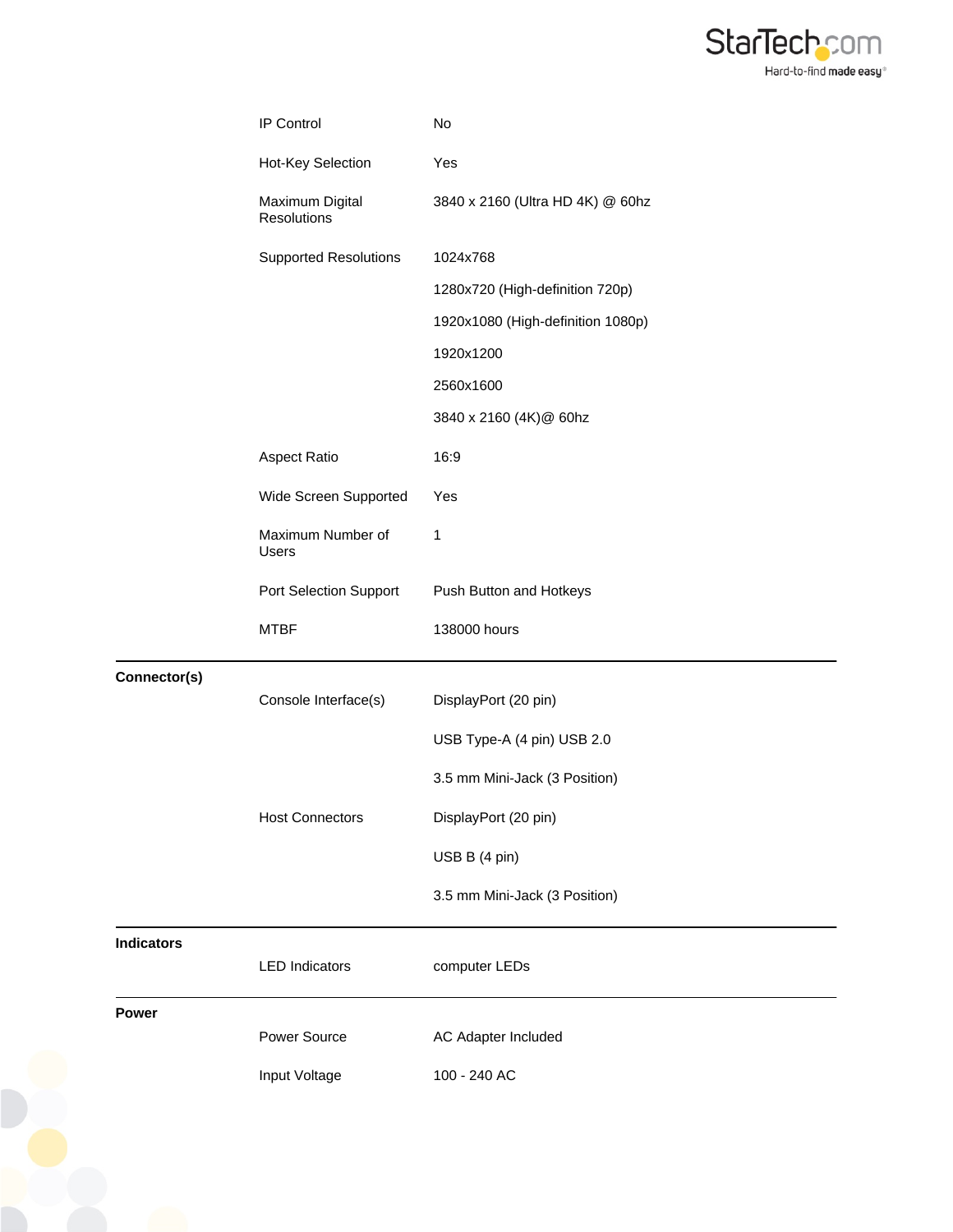

|                                           | Input Current                | 0.6A                                         |
|-------------------------------------------|------------------------------|----------------------------------------------|
|                                           | Output Voltage               | <b>12V DC</b>                                |
|                                           | <b>Output Current</b>        | 1.5A                                         |
|                                           | Center Tip Polarity          | Positive                                     |
| Environmental                             |                              |                                              |
|                                           | <b>Operating Temperature</b> | 0C to 40C (32F to 104F)                      |
|                                           | Storage Temperature          | -20C to 50C (-4F to 140F)                    |
|                                           | Humidity                     | 0~80% RH                                     |
| <b>Physical</b><br><b>Characteristics</b> |                              |                                              |
|                                           | Color                        | <b>Black</b>                                 |
|                                           | Material                     | Steel                                        |
|                                           | Product Length               | 3.9 in [100.0 mm]                            |
|                                           | Product Width                | 6.3 in [16.1 cm]                             |
|                                           | Product Height               | 2.3 in [57.6 mm]                             |
|                                           | Product Depth                | 3.9 in [100 mm]                              |
|                                           | Weight of Product            | 25.9 oz [734.0 g]                            |
| <b>Packaging</b><br><b>Information</b>    |                              |                                              |
|                                           | Package Length               | 9.8 in [24.9 cm]                             |
|                                           | Package Width                | 7.3 in [18.6 cm]                             |
|                                           | Package Height               | 3.8 in [97.0 mm]                             |
|                                           | Shipping (Package)<br>Weight | 2.6 lb [1.2 kg]                              |
| <b>What's in the Box</b>                  | Included in Package          | KVM switch                                   |
|                                           |                              | universal power adapter (NA/JP, EU, UK, ANZ) |

rubber feet